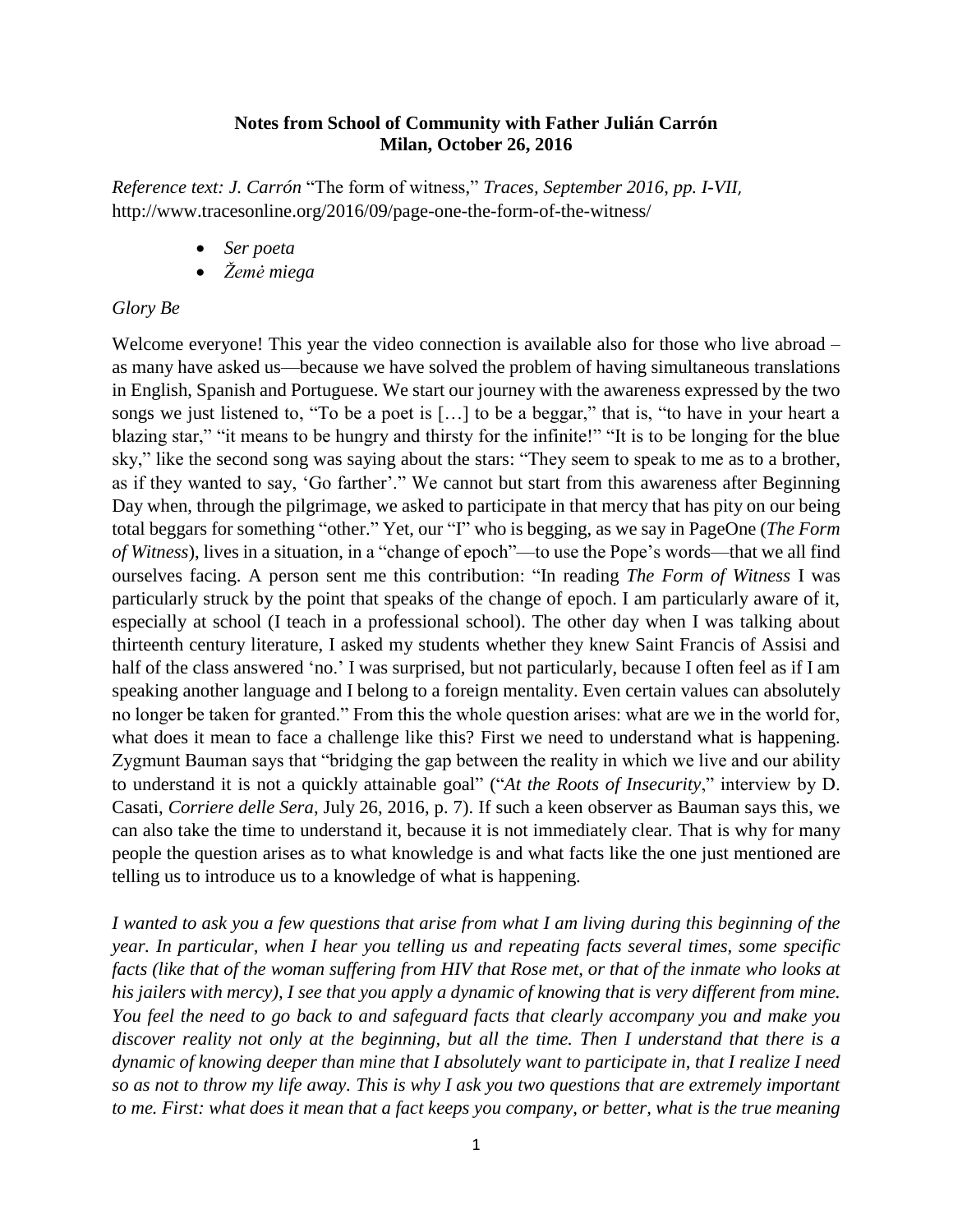*of knowing, and how can one avoid burying the facts? Even when I think that facts are good, it happens that after classifying and analyzing them even in depth, for me I am done with them, I turn the page, I go on to something else. It is different, instead, how facts can accompany one's life as a true, I dare say, vocational relationship. For me knowledge is a bit like something disposable, it is about consuming what happens, even with all my Christian good will. For you, instead, it is a constant companionship, like a friend in whose company one understands a meaning more deeply and makes a journey. An example of this is the attitude towards the upcoming referendum. I became involved in a beautiful and exciting work, especially thanks to the friends who asked me to participate. I realized that the more the questions at hand became clearer to me, the more I—not the others, but I—reduced the content to a position to be taken. Why does this happen? Lately I think more and more of Mounier's phrase: "It is necessary to suffer so that the truth not be crystallized in doctrine*, *but be born from the flesh." Two things are clear to me: probably this suffering is also the mortification—a positive word in my experience—of experiencing a limit in order to truly gain a humility that allows you to start learning. Second, I understand that the mercy we receive is exceptional when it is the possibility to become involved with one's own full truth—with people who, by grace, are able to break the cycle of repeating oneself endlessly, that is, the cycle of 'lack of knowledge.'*

You have become aware of what we started from that brought us to this situation of epochal change. Because, as we have said on different occasions, the men of the Enlightenment believed that they had already reached a kind of knowledge that allowed them to grasp the full scope of reality using only the evidence of reason, without the need of anything else. However, this attempt failed, says Benedict XVI. What you are saying demonstrates it: we find ourselves realizing that the facts that happen are not lived in a way that allows us to know, and therefore they don't keep us company. Then, after a while one turns the page, as if nothing had happened. You used the expression "For me knowledge is a bit like something disposable." What does Fr. Giussani say, instead? What do we need to recognize and learn? That a fact is the path to knowing if it truly becomes experience. Unlike the men of the Enlightenment, Fr. Giussani states that the journey to truth is an experience, a journey of facts. "*Experience is living what makes me grow.* Experience, then, brings about the growth of the person […] [and] therefore [always] implies the fact of *being aware that one is growing*." Everything is in this word: "being aware" of growing. Because "what characterizes experience is our *understanding* something" (L. Giussani, *The Risk of Education,*  The Crossroad Publishing Company, New York, 2001, p. 98), discovering the meaning of something, which is why, then, it keeps you company. If we don't learn this, the facts are useless for living and history is emptied, and on the other hand, the truths, as the first contribution was saying and we will also see shortly, are no longer visible. Let's leave this question open and listen to the facts of our experience to let them teach us.

*Hi*. Did you learn something from your experience? *Yes.* Good! *At the beginning of last year, a freshman joined our university. She had participated a bit in GS* 

*during high school and she started to stay with us, to be part of the study groups, to go to class*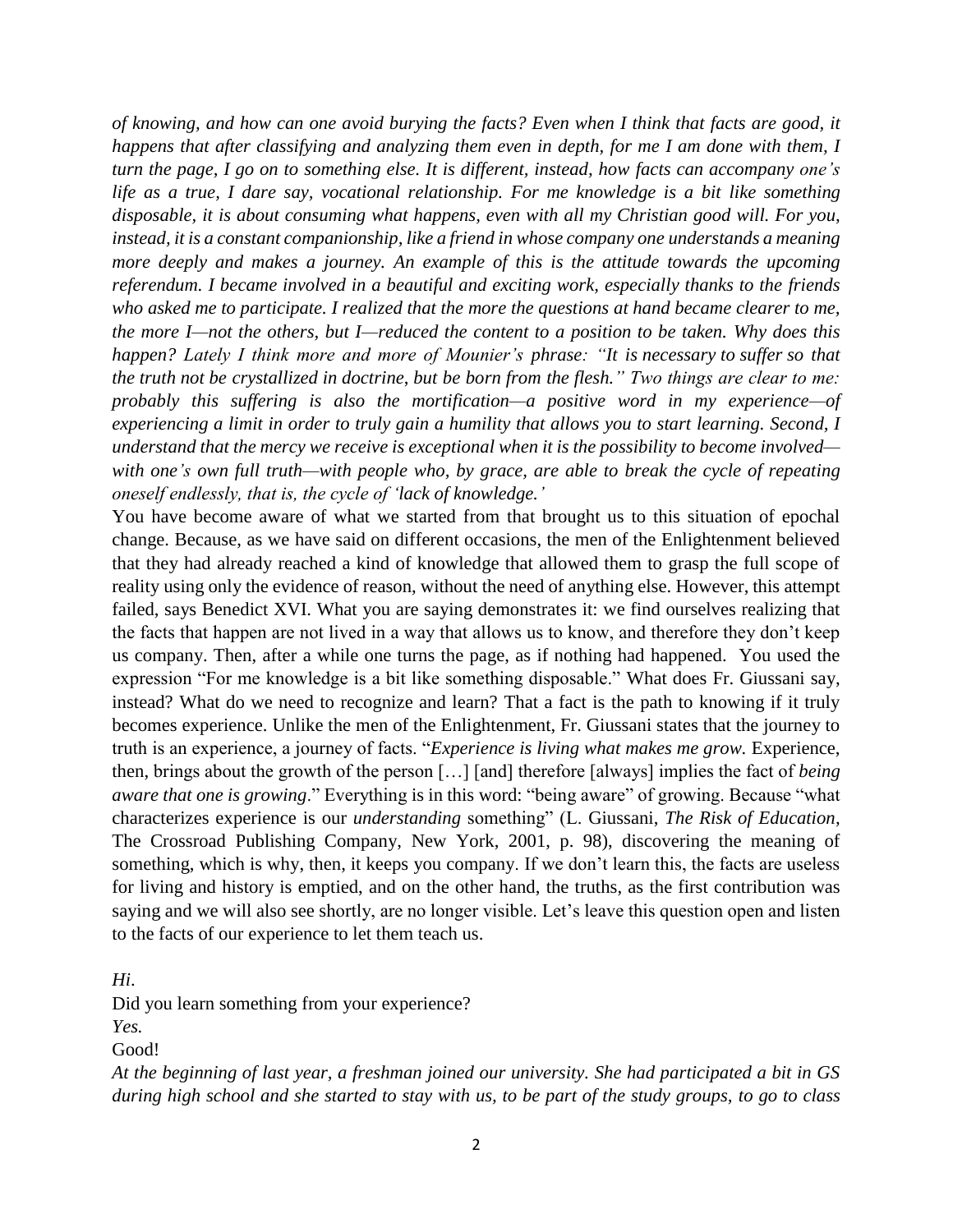*with us. After a few months, we had coffee together and she told me, "Look, I don't want to offend you, but to be honest, to me you seem a bit fanatical, delusional, you keep talking about God, but I don't believe in Him, because if God exists he is a puppet master and I prefer to live without Him." In the face of such determination and conviction…*

This is how Christianity ends up being thought of if one doesn't understand the importance it has in educating and helping us to know: "You seem delusional!"

*In the face of such determination and conviction, I made some timid attempt to argue from a theological point of view, but stopped quickly and started to ask her about herself and her experience.*

Why did you stop?

*Because I realized that I was in front of a wall, that I didn't have a chance of speaking with her, because in front of not only…*

Do you see how we discover the path? There are certain ways and certain attempts that are useless. Reality itself offers us the possibility to understand. And so?

*So, I started to ask her about herself, whether since she had arrived at the university she was happier, if she could think of some days in her life when she had been happy. In front of all these questions she kept answering consistently, "No," in a very indifferent way. I felt as if I didn't have any ground for a dialogue with her and each time we spoke we reached a dead end. Thus, I started to invite her to study with me when I was going away for the weekend with other friends and to involve her in the life I was living every day. Each time she accepted the invitation and came back. So, day after day, month after month, very slowly, she started to become involved and she became so captivated that she…*

Why did she become captivated? Was it because she "turned the page"? Perhaps because the facts didn't keep her company? Or, because she started to understand something?

*She started to see that the life we were living was also for her.*

That is, she made a journey that brought her to know something. What?

*After some resistance, she decided to come to the CLU vacation, when at the beginning she had said that she wouldn't come because she didn't like what we did. In the end, she came and she was very happy. I realized that something was changing in her, not only because she had decided to come to the CLU vacation, but because she was starting to become aware of what was happening to her, she was starting to say when she was happy and when she wasn't.*

"She was starting to become aware of what was happening to her." This is true also for you who were becoming aware of what was happening.

*When after the CLU vacation we went on vacation to the beach with some friends, she told one of us, "I am happy about these days, because unlike all the other vacations, where after a couple of days I had had enough of the people I was with, I am not tired of you." So, in the relationship with her I truly discovered that not only a dialectic approach, the attempt of having a discussion with her, was getting me nowhere, but also that my only chance to show her what I have encountered was to involve her in the life that first won me over. Therefore, now it is still a work in progress, we no longer have conversations about God and I don't know yet whether she will be able to say that He is not a puppet master. Yet, I am certain and I see that she no longer thinks that we are delusional since she has never left us.*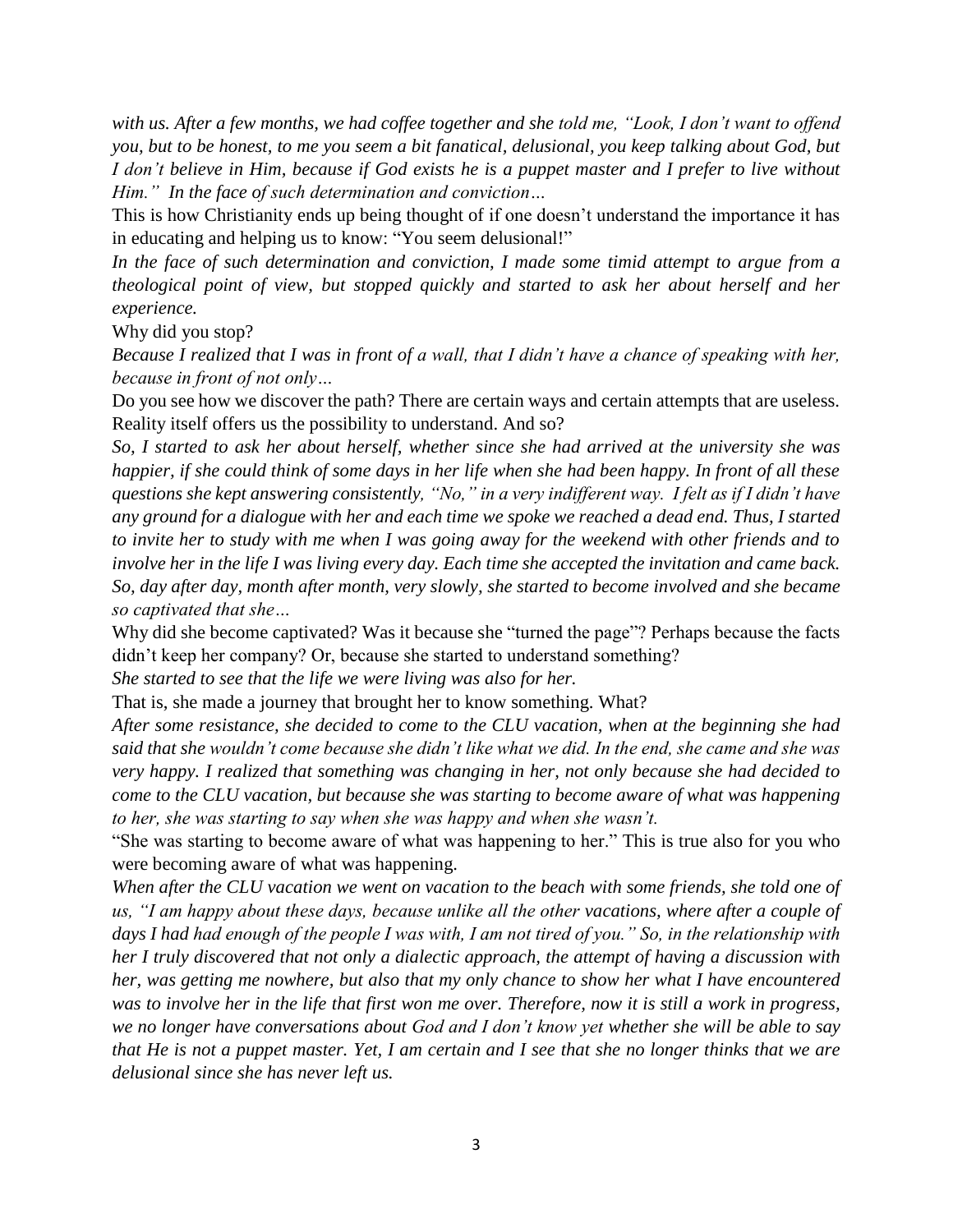I am surprised that often our friends who are in college realize that others don't see what they are seeing and start to experience that a dialectic approach doesn't take them anywhere, doesn't help them to make the other understand something that he doesn't understand, to get to know something. They start to learn that some things are useless and thus they no longer use tools and methods that have already clearly been shown to be a failure. "I truly discovered." This is the point! "I truly discovered that not only a dialectic approach, the attempt of having a discussion with her, was taking me nowhere, but also that my only chance to show her what I have encountered was to involve her in the life that first won me over." What does this mean? We must start by understanding what this means in order to respond to the challenge of the epochal change. Because, while rationalists said that historical facts cannot bring us to the recognition of truth, here we start to see that only a historical fact ("to involve her in the life that first won me over") brings one to recognize something that one didn't know before. From where does such a gaze originate?

*I will tell you a simple fact that happened to me a few days ago. I left my home in the morning, it was raining, and in an alley I met the usual homeless woman who has been there for years, crouched against the wall and begging. I walked by her and I gave her a coin. As I kept walking, I heard a loud shrilling voice from behind me in the alley, the voice of a woman who said, "That's easy! If each person who goes by gives you a dollar, I am going to switch places with you!" I whirled around because I felt provoked and I saw an elderly lady, quite old, who was mocking the homeless woman. I got really angry out of a sense of justice and I thought, "Now I am going there and sticking two dollars in her hand, and will tell her, "Now, lady, you sit down here, stay here all day, and when I come back this evening you tell me about it, eh?!" I took a step forward, I was going to make a sort of melodramatic scene, but as I was taking that step I felt within myself something like a spike that pierced through the anger that had taken hold of me. I became really moved, because I looked at the elderly lady and I thought, "This woman, who is quite old, must have seen and lived many things in her life. I wonder what she lived and experienced, what did she encounter to have such a bitter and resentful heart?" Then I realized, "But, look at Whom I—I! have encountered!" This made my anger crumble and I was moved and felt a great sense of tenderness in looking at those two women. Yet, I must say that I was more moved by and felt more tenderness for myself, due to this Other who has come to save me. Perhaps it is what you said at the Fraternity Exercises and repeated a few times about the inmate who entered the prison and was humiliated by two prison guards who searched him, but looked at them with mercy. I think that this is experience. I was struck by a sense of lightheartedness, of true happiness. I told them, "Good morning, have a good day," and kept going, happy for all of this.*

You were filled by a sense of tenderness. Is it only sentimental? Or, is it a judgment, a true knowledge that originated from becoming aware that you had been saved? So much so that you were more moved. This made you look at the other wondering what she may have encountered, or what she didn't encounter, to have such a bitter heart. We know ourselves and we know the other because we recognize that something we have—our belonging, what we live—is the origin of our cultural position, without many words, without making great resolutions, almost being surprised by that origin that moves us, because Another came to save us. We don't reduce it to something sentimental, but we recognize that it is something that shapes my "I" so much that I can't but recognize Christ also in the way I look at the other. I wonder what that lady did not encounter!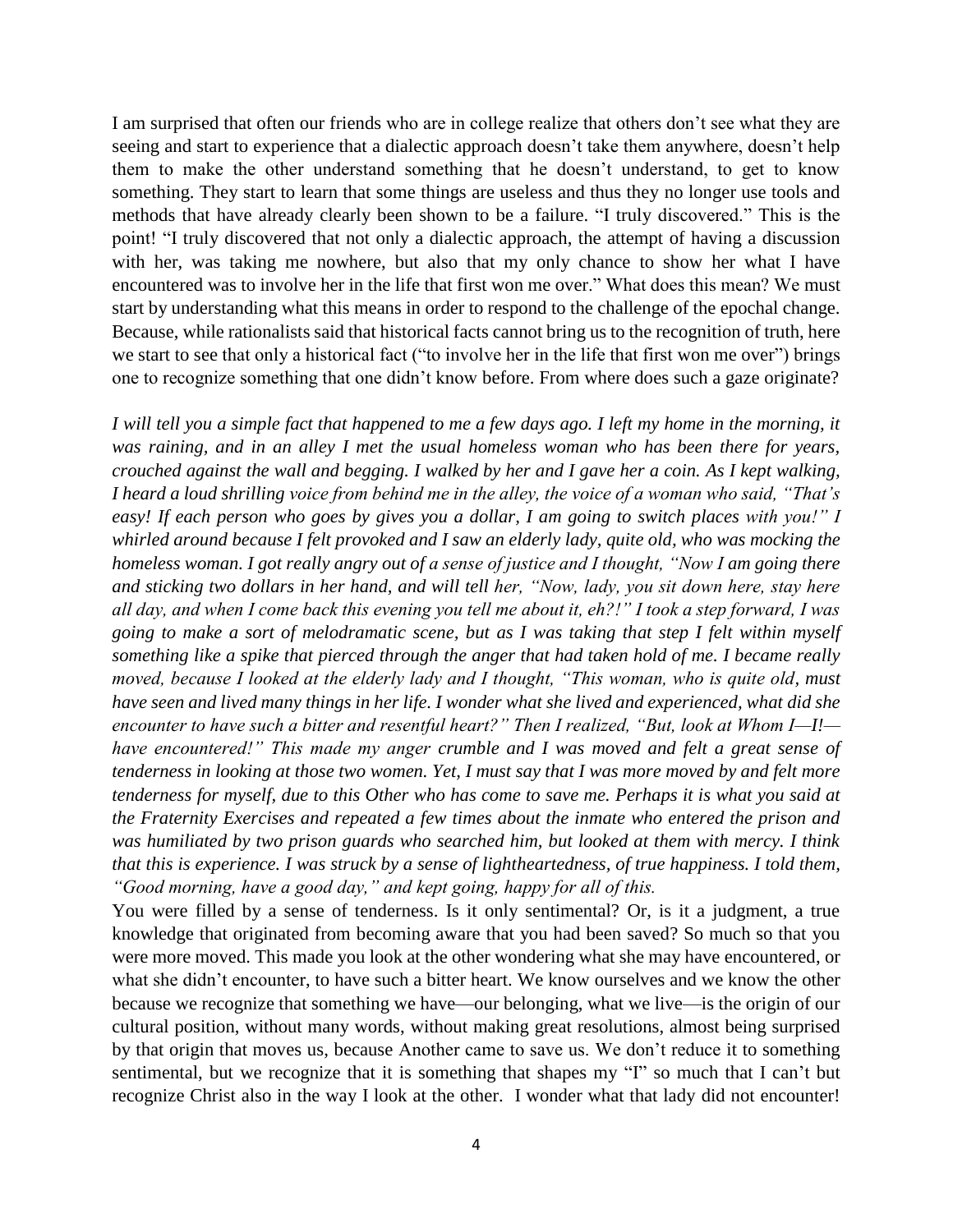While, instead, the inmate happened to encounter something. That a fact, an encounter, becomes companionship is shown by the newness with which I find myself facing the circumstances, the challenges of reality, the things I run into.

*A few days ago in class, a young woman proposed revisiting the topic of dialogue starting from Socrates. She did it by saying, "I am interested in the question of dialogue in order to understand what the dialogue Socrates speaks about has to do with life, with the questions life poses." When she asked this question, I was struck and I thought, "This is interesting." So, I asked the students what they thought about it and a flurry of questions ensued that surprised me, because this class is not very lively, to the point that my colleagues complain about it. In that moment, a discussion started. I thought that I had caught their interest, because each of them somehow expressed an opinion. At one point, one boy, pointing playfully at another classmate, said, "I would like to know his opinion, what he thinks about this." These words said jokingly made me understand that I was getting excited for something that was not a dialogue, but just a discussion, because each person was putting together and expressing their own ideas, and we were going nowhere. So, I stopped and asked everyone, "In your opinion, are we having a true dialogue, or is each person stating their opinion?"—following the mainstream idea that in any case each person has his or her own opinion. The majority answered, "Teacher, with you we can have a dialogue." But one kid said, "No, no, we are only having a discussion, because each of us is expressing his own idea, but then is not paying attention to what the other is saying; is not interested in what the other says, but states his opinion based on the idea that each person has his own truth, and so…." It was true. This stopped me in my tracks, because basically during the first part of that hour, since my idea was that I had to help the class to have a discussion, I had favored the discussion. Thank goodness there was that kid who sounded the alarm, because I realized that man's heart wants more than a simple discussion. In the end, we were not addressing the question asked by the first student, because each person was stating his own opinion. Then I thanked him for his remark and I said, "For the first time in the last few years it became so clear that there is more than Socratic dialogue [because what they were having is ultimately Socratic dialogue: a discussion of ideas], and I actually hadn't realized it as well as you had." Then, in the second part of the hour something different happened. While before people were making the effort to express their opinions, each person was saying what they thought and then going about their own business, now they started to look at each other in the face and have a dialogue, not just offering their opinions, but having a dialogue. I was struck by this, because a remark, in a sense a banal one, was enough to cause a repercussion in my heart and make me understand that these kids want more. I realized that this epochal change is the need for something more, while I was reducing dialogue to a discussion of ideas, and the discussion of ideas for sure doesn't lead one to know himself or the other! As Fr. Giussani says, the emphasis is not on the ideas, but on the person, while I had stressed the ideas and not the person. When the hour ended, I left the class. On the one hand, I was happy: something happened, a small fact had changed me. On the other hand, though, I had gone on for half an hour insisting on having a discussion. Then, I realized how I do the work of School of Community in an abstract way. I asked myself, "How is this possible? I am reading about dialogue in Fr. Giussani, I am reading that dialogue is life, I even participated in the meetings of the "Raggio" [Ray] in those years when we were sharing our experiences, and I would not have realized, if not for that*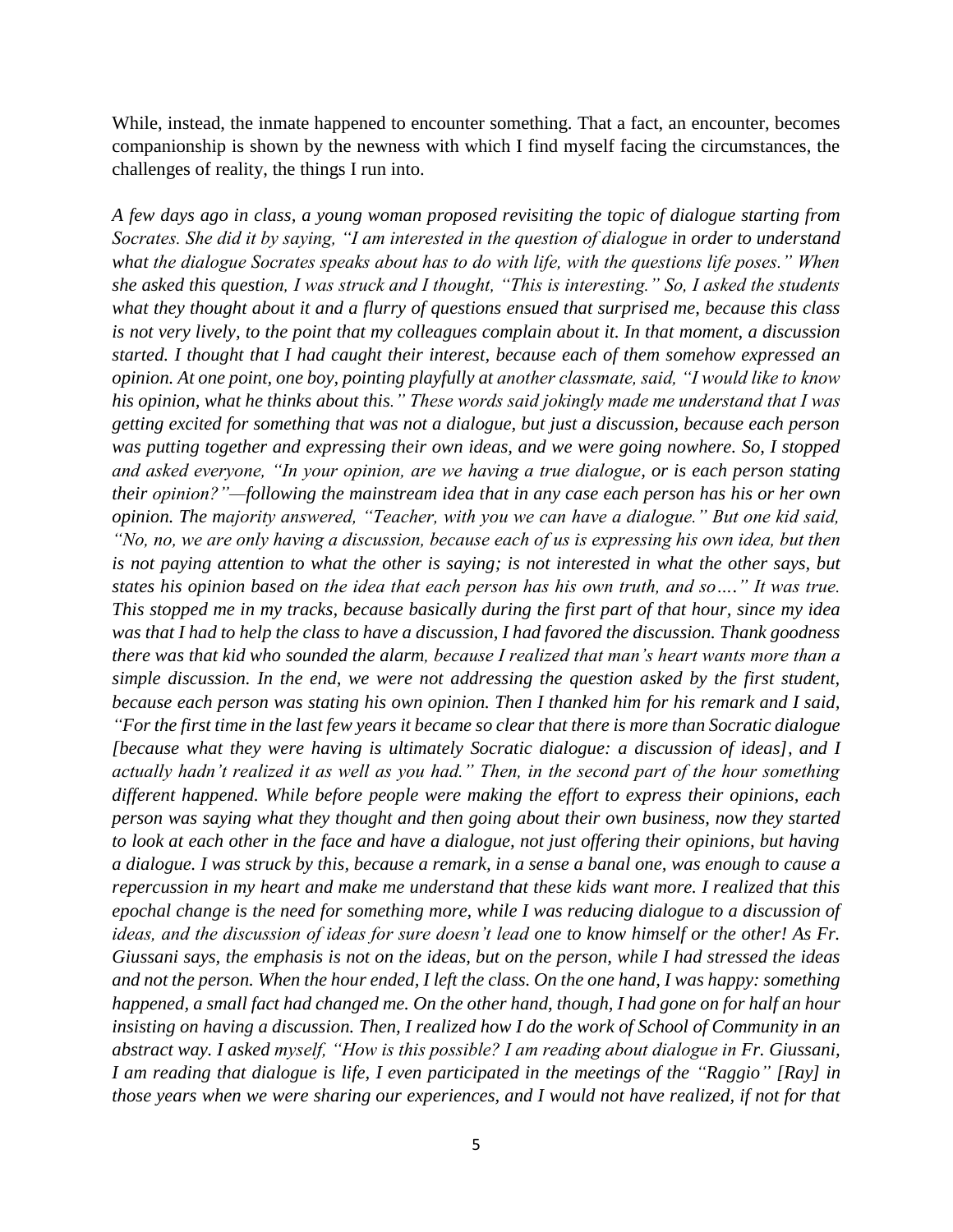*kid's remark, that we were having a discussion of ideas?!" I said, "Thank goodness, because in any case that remark made me pick up again what was already present in my experience and in my heart." I was very struck by this experience.*

You hadn't noticed it and when you did, you realized what dialogue truly is; that dialogue will never truly happen unless one encounters the other because there is interest in the other's contribution. Now we can all start to use this test for our human journey. During the past week, did I have dialogues or discussions? On the referendum, for example, am I having dialogues or discussions? Because, as we can see, man is nothing but what we sang at the beginning: to be a poet is to be hungry and thirsty, and thus it can only go beyond a discussion, "go farther." Then, we are interested in understanding well what we are talking about, because this dialogue can happen in an unexpected way. A person from China (who obviously couldn't come to speak in person!) wrote me that one day the doorman of her building stopped her and her husband and said, "There is truly a great love between you two. I see many couples who are married, but not like this. This love is truly something great; living like this is truly beautiful. I wish for you that you can live this love in your whole life." I asked him how he could say this, since he speaks only Chinese and therefore doesn't understand what we are saying to each other. He only sees us going by in the morning when we go to work and when we come back, when we come back with bags of groceries, or when we go out for any other reason. We don't spend time with him and we don't talk to him about ourselves. He answered, "What do you think? I don't understand the words that you say to each other, but I can see and I have seen this right away since I arrived here. I see the way in which you talk to each other, the tone of voice you use, that what keeps you together is not money." We haven't said a word about our relationship and the doorman sees this, becomes aware [the truth of this expression is striking: "to become aware" is the expression that Fr. Giussani uses to describe experience] that the marriage we live is not like that of others. I was struck by the fact that one can witness something without saying a single word." It is a dialogue, because it is the communication of oneself to another, even if we don't speak the same language.

*I started to read PageOne and your address in Caravaggio (where unfortunately I couldn't go) and I found them unexpectedly related to what I am currently living. I say unexpectedly because I found that I was truly understanding how what you said has become an immediate point of comparison with what is happening to me, without any effort, and without a "yes, but I already know it," and when this happens it is truly beautiful. I will explain. I will tell you briefly two simple facts that happened to me this month. I am a nurse and I have gone back to work after a year off. I was assigned to the last ward I would have wanted. At the time, I was really sad and I was seeing reality as an enemy, ultimately the circumstance was something that blocked my journey. Then, one day I told a friend about this period I was living, telling her something beautiful that I had seen, but in the end the last word was the difficulty I was experiencing. She listened to me and at one point she asked me, "What allows you to live, then? Is Jesus truly that relationship that saves you even when everything seems to be against you?" This threw me off, because ultimately I was finding only excuses to avoid answering these questions. Starting from that everything changed, not reality, which is still very hard, but how I started to look at it. I read PageOne where you tell us that the ability to encounter the other is born of an existential certainty generated by faith. In my ward a nurse has taken a liking to me and a very free relationship has begun, so much so that*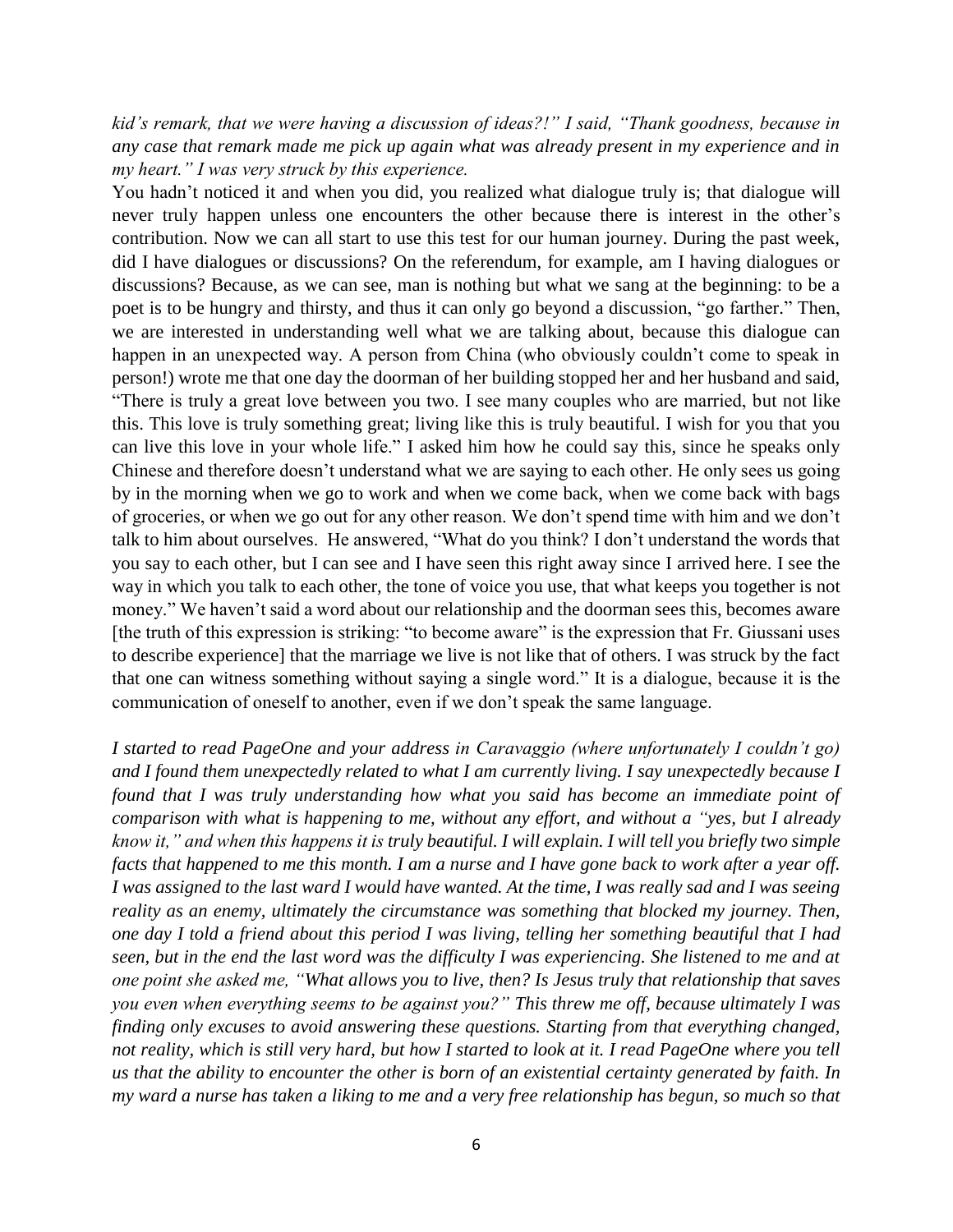*she wanted to share with me a painful situation that she is living. I am struck, because it is really true that the point is not how good I am dialectically in showing her how much life is livable. In fact, what allowed me to start a relationship with her was beginning to live my relationship with Jesus in my life first-hand and therefore at work, washing the patients with her or organizing medical records, asking Jesus every morning to make me His. Another simple fact happened one morning. I had to wash about twenty patients and I was all in a frenzy trying to do a good job. At one point, I ran into a lady who asked me to accompany her to the bathroom. My coworkers had told me that once she was taken to the bathroom she could wash herself. While I was taking her to the bathroom she said, "Look, I cannot wash myself without help." I brought her to the bathroom totally absorbed by my concern of being behind in my work and I started to wash her. While I was helping her to undress, she told me, "It is really bad to have to depend on everyone and on everything." Right then I was reawakened and I started to look at her. I thought of a thousand things I could have told her about what I have encountered in my life that make me breathe every day, perhaps being able to stop her outcry. Then, I thought of what you say in* The Form of Witness, *that a true dialogue is to show the experience I am living. Therefore, I told myself, "The truest way of staying before her now is to respond to the circumstance I am living, to wash her how I would want to be washed." We spent a long time together. There was almost a familiar atmosphere. In the end, she looked at me and said, "After this bath I feel like a new woman." I was truly moved, because after that encounter I felt that I was reborn as well, simply because in her need I discovered that I was like her: a beggar in need of everything. I too need to depend on the only One who makes me in every moment, so much so that if this doesn't happen, everything annoys and crushes me.*

What does this mean with regard to communicating to the other in this change of epoch in which no one sees (you didn't see either, so much so that you perceived reality as an enemy)? What made you make the journey that allowed you to start seeing things differently and do what you did? *I started to ask myself some questions and I understood that I was running away from what allows me to live. Once I understood what allowed me…*

First point. We cannot convince others with our explanations, because not even we are convinced. In fact, I can have all the explanations and still perceive reality as an enemy. Like your friend told you, reality is the opportunity, the occasion to see whether Jesus is the relationship that saves you. Without making this verification, in the end you wouldn't have been able to make that gesture. Why? Because, as you say, it is only the existential certainty gained while trying to live following your friend's suggestion that allowed you to enter into relationship with reality undialectically: "To begin to live my relationship with Jesus in my life first-hand, and therefore at work." We can introduce others to reality, to the point of making a woman feel like new, only through a history, a personal experience, a human experience, through ourselves, so much so that what before could not be seen now starts to be visible.

*In doing this work a question that I believe to be essential came up. The question that almost exploded is this: what is the form of my belonging, that is, what is the gesture, the way in which I actually live the experience of a belonging? Many answers came to mind, all reasonable and probably acceptable: this long history I am part of and that I am happy to be with, all the tradition I love and appreciate, a rule for my life, all in all a faithfulness to this companionship at least over*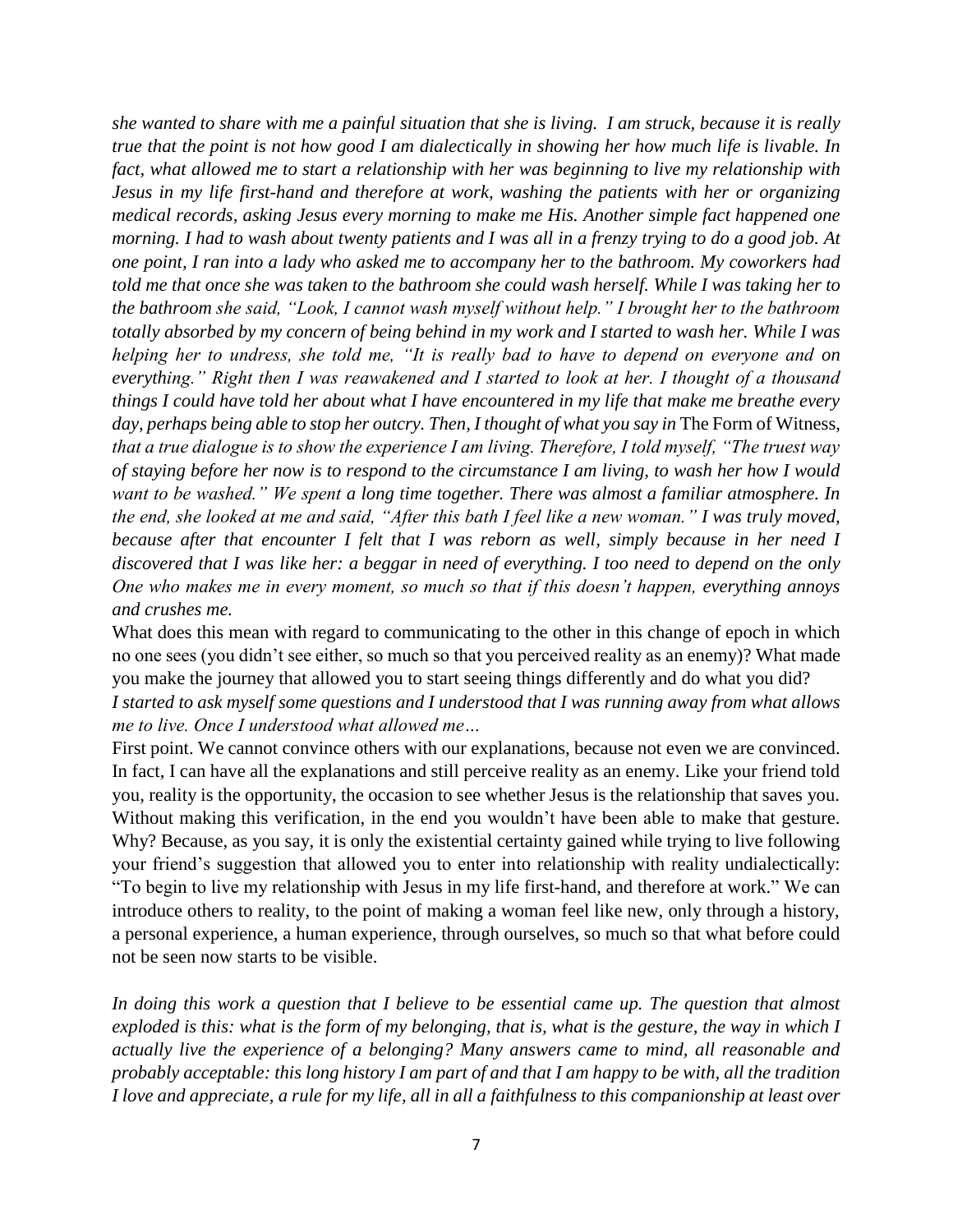*time. Yet, the fact that I had that question made me understand that these answers were not enough, because I think that the way in which my belonging is concrete, true and fruitful, is only one: it is the "yes" of Peter. It isn't the history I am carrying with me, it isn't the rule I obey, the tradition I am part of, it isn't the friends whom I continue to be attached to: the true sign of belonging is the "yes" of Peter! The rest is a consequence. Otherwise this history, this tradition, this rule, this companionship—as Fr. Giussani told us clearly and the Pope repeated almost identically—gets silicified, that is, it becomes stone, "petrified," it is no longer blossoming and producing fruit, neither in me, nor in society. I will add something else very quickly. How does one see whether this is the way in which I belong? The other thing that you recalled from Fr. Giussani in PageOne made me understand: This is the criterion! Then I understood what it means that the cultural expression is what shows, makes clear what one belongs to. I asked myself, "What is for me and for us the clearest, most gigantic—I would say— cultural expression? It is our unity, our companionship. But, how do I live within this companionship? Am I building it? Is this companionship a cultural expression of mine? Is it something I am living in?" I think that I have intuited that the only way through which I make possible this impossible unity—as Fr. Giussani always told us—is to say "Yes" to Christ present here, today, in the way in which He is present here, today. Ultimately, any other way is partial and fruitless.*

What does this "Yes" of Peter, this gesture of belonging, mean? Why do you think that it is so crucial for answering this change of epoch? How does this "Yes" help to answer exhaustively the challenge we are facing?

*Because I think that it is the only source of newness and the only possibility of newness that is given to me, not by the circumstances, but within the circumstances, even if they have completely changed. How can I be new in a new situation? If I say "Yes" to Christ in the way in which He is present in my life today. This also allows me to understand which steps to take, which gesture to participate in, which work to carry on, etc. I think that this is the origin of the newness, there isn't another one. The others are all things that can make you active, generous, present in society, in the scientific world, culturally, etc., etc., but where does the newness come from? I think it comes from saying 'Yes" to a Presence today.*

All this needs to be understood. I leave the question open, because in your contribution truly lies the answer to that epochal change that we are living. Why? Because, as I was saying at the beginning, for us many times it isn't a historical fact that brings us to "know" the truth, to the knowledge of truth. We saw in all your witnesses that only by becoming aware of what is happening can one stay in reality in a different way. Now you add the "Yes" of Peter. If we go and re-read what Fr. Giussani says of Peter's "Yes," we see why Christianity represents the possibility for answering the cultural challenge of the present moment adequately: a "particular story […] is the keystone of the Christian conception of man, of his morality, in his relationship with God, with life, and with the world" (L.Giussani – S. Alberto – J. Prades, *Generating Traces in the History of the World*, McGill-Queen's University Press, 2010, p. 59), that is, of reality and history. What each person experiences is that when one lets Christ enter his or her particular story, within the arms of the Christian community, something starts to happen that allows one to put into reality a kind of experience that responds to the epochal challenge in daily life, when we invite others to study with us, when we care for a patient, when we speak with students, when we meet a beggar. Then, others begin to see what they didn't see before. Because Christianity began like this and will continue in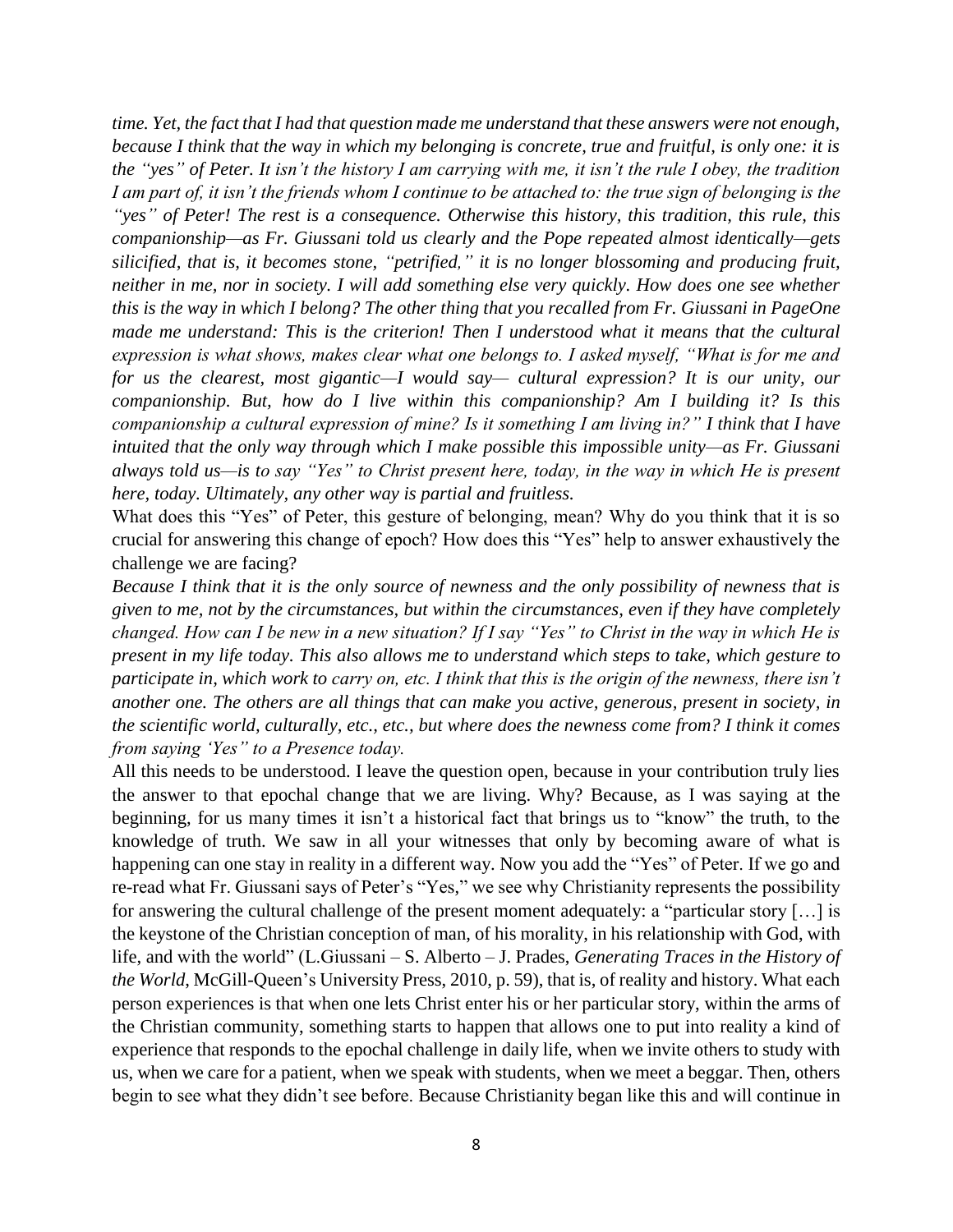this way, never separating the particular story from the truth. If our friend hadn't accepted facing the reality that she perceived as an enemy with the hypothesis of Christ, she would have not been able to treat that patient like that, with that simplicity. And so on. We still need to understand all of this, but we see that we are beginning to realize that it is very easy, like with Jesus at the beginning: He came and created Christianity. It begins to happen and the others begin to see what they didn't see before. This is documented in the cultural expression, because we enter reality with a new awareness, since we become aware of something that, even unknowingly, we carry "in our blood." We started to understand that a dialectic approach isn't the way to encounter the other, and that it is not something abstract that can rouse him; but it is by becoming involved. Jesus involved us in an experience—as you said—in a new life that allowed us to recognize truth. Only in this way can we identify ever more the form of witness that allows one to communicate not something sentimental, but the truth, a new perception of reality, a new perception of things. This truly becomes a significant contribution— as we see through many things that we tell each other—for those whom we meet in the street, no matter the situation they find themselves in. Then, history is not emptied, we follow the path of knowledge, we know more and more and we see that it remains as companionship within us due to the way in which we re-enter reality and stay before everyone with all the existential certainty we carry within. We even become amazed, moved by what the Mystery continues to do now, not in the past, but now! That is why Jesus comes and asks us, "Do you love me?", "Yes." This "Yes" is not something strictly private, but rather something that encompasses our entire life and is expressed in everything we do. If this belonging grows, if we don't separate ourselves from it then we will be able to bring a newness into reality, making it a possible experience also for others. In fact, we were chosen so that, by participating in a companionship like ours, others at a certain point may see, and at the same time we may be enriched by what the others offer us, because through them we discover many things. The referendum is a beautiful opportunity to be educated to this. Either it is a dialogue, or it is a discussion. It is necessary to become aware of the other with his own reasons so as not to dump my responsibility on someone who tells me what to do, so that I may participate first-hand in the adventure of knowledge. This is the meaning of the flier "*To recover the sense of living together*": not missing the opportunity to learn, also in this circumstance. So, at the end of this path we will be able to verify whether we engaged ourselves, whether we sufficiently clarified to ourselves the reasons that allow us to respond to the questions we are asked. Otherwise, it will have been useless, both for us and for others, like many things that happen and leave no trace because they don't build our co-existence, they don't build a place of dialogue. This is how we discover the reasons for staying together. I think that we have a good opportunity and I hope that we will not waste it.

This year we have a video connection to School of Community for the communities around the world, with a simultaneous translation into English, Spanish and Portuguese. In the conversation that we had and that was followed by this decision, we stressed the importance of being protagonists. One can be here as a protagonist, in the same way in which one can be a protagonist in the small groups during the month, or one can be passive in the small group as well as here. It isn't the form that makes us protagonists or passive, but rather the way in which we live reality. We are all called to be protagonists and not simply spectators in front of an "inspirational" gesture, and therefore those who have questions or contributions will be able to send them to us also from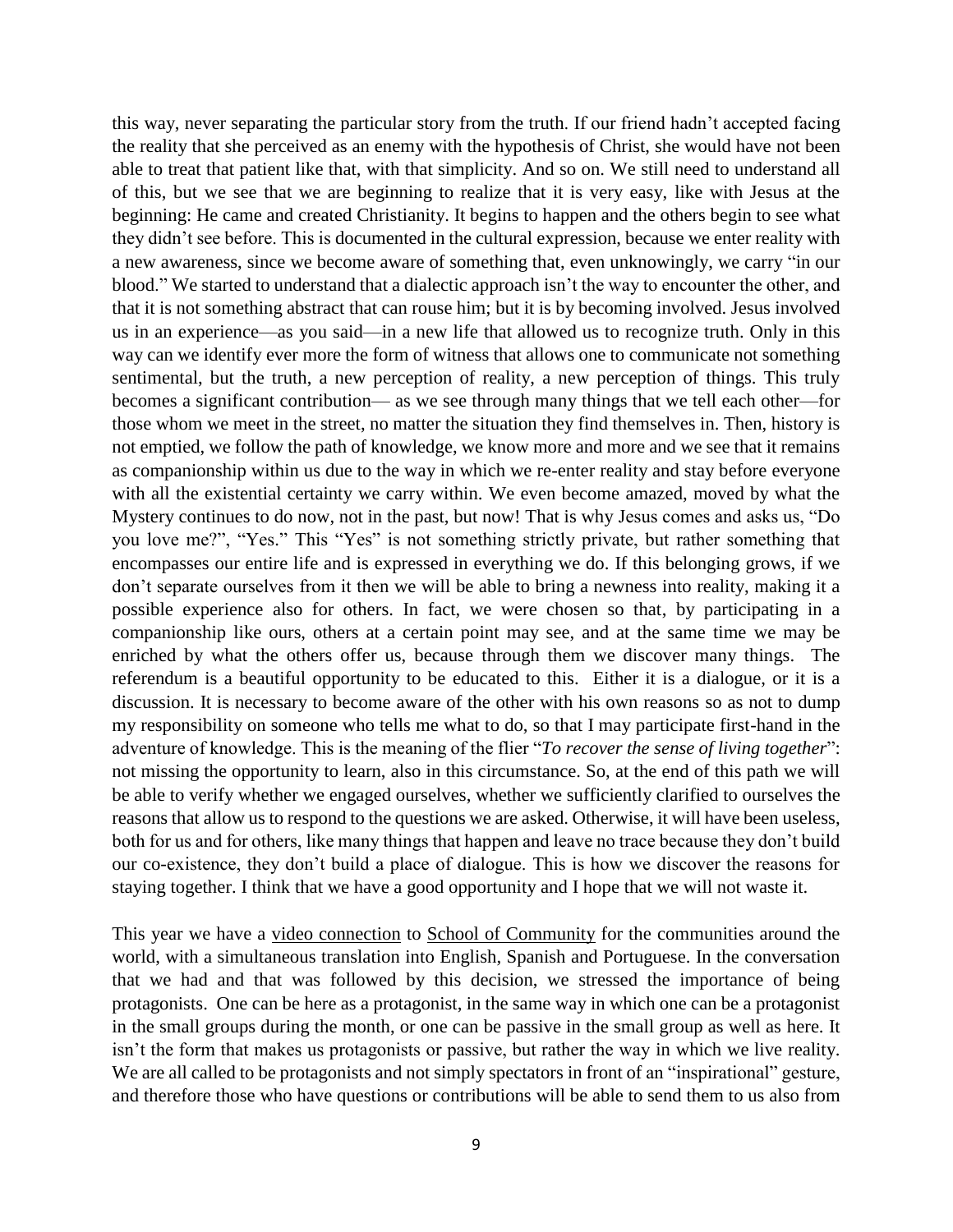abroad, thus enriching the life of the entire Movement. As I said on other occasions, the gesture is free, it is for those who want to participate, but precisely for this reason I asked the people in charge to ensure that everyone has the possibility to connect. It is important, though, that the connection has the characteristics of a gesture lived in community, as it is here. Therefore, the access will not be given to individuals. Furthermore, the notes will be promptly posted for everyone on the CL website. The email address to which one can send questions and brief contributions on the School of Community is: [sdcarron@comunioneliberazione.org.](mailto:sdcarron@comunioneliberazione.org) I urge you to use it exclusively for the School of Community. Contributions from outside Italy should be sent by the Friday evening preceding our meeting, while those from Italy should arrive by Sunday evening, so that there is enough time to read them and, if necessary, translate them. I ask you to include also a cell phone number to be able to reach you easily to ask you to give your contribution in person. I would like to clarify why we choose some contributions, because some people say, "Everything is pre-arranged!" No, nothing is pre-arranged! Among the many contributions we receive, we see that in some people the Mystery is making happen something particularly meaningful that represents a richness for all. Also in the way we guide a gesture like this we want to follow—myself first of all—what the Mystery makes happen, to make a gesture that is useful to everyone. I wish to be the first who follows what the Mystery does through the contributions that you send. This is not pre-arranging things, but obeying what the Mystery is doing. There will be other moments in the life of the Movement, or other moments of the School of Community when each person can find a different way to give a contribution. Therefore, it is an obedience to what the Mystery does. We are all making this journey and sometimes the Mystery makes one person blossom, then another one; He makes people live an experience that enriches everyone, and that is why we start from them. Period.

The next School of Community will be on Wednesday, November 23 at 9:00 p.m. We will prepare for it by working on the second part of PageOne, "*The Form of Witness,*" from point 6 to 9.

The Book of the Month for October and November is *Final Conversations* by Benedict XVI. It is a beautiful example of how certainty is born: not as an abstract affirmation of correct and clear ideas or dogmas, but in the dramatic relationship with the Lord. It is striking when he reveals his personal relationship with Christ marked also by moments of struggle. This makes the journey of faith very human and also clarifies the roots of the boldness of Benedict XVI's way of thinking and cultural expression.

The Tent Drive in support of some **AVSI** projects in the world can be used in Italy and abroad in ways that are most creative and adequate to each situation. The title of the drive is: #RefugeesMigrants. Let's get to work to change our approach. This year the main theme of the Tent Drive will be migrants and refugees, with special attention on the issues of education and work. Additional information will be available from mid-November.

In addition to the AVSI Tents I remind you that the Movement places special emphasis on the Food Collection as a charitable gesture. This year it will be held on Saturday, November 26<sup>th</sup>. It is important that we participate in this gesture, also to support it and to share it with many people.